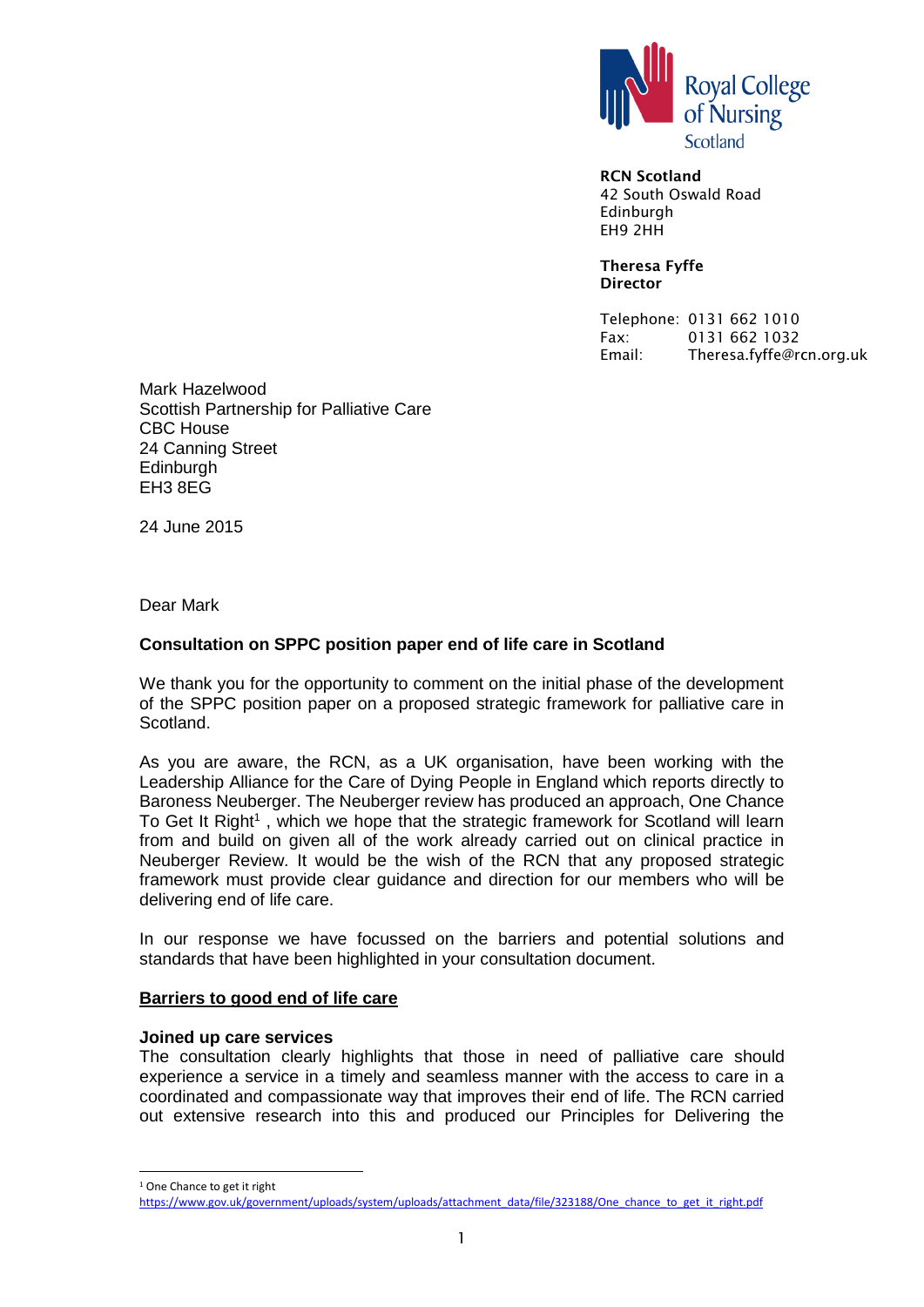Integration of Care<sup>2</sup>. These principles should also provide a focus for considerations when developing the national strategic framework.

Complex systems run differently by different care providers can lead to confusion in an already stressful situation for patients and their families. The implementation of health and social care integration is designed to bring about a more seamless transition between services for those moving from medical care to palliative care. Locally designed services must be able to meet the palliative care needs for those in their locality who choose, where possible, to die at home. There must be a single point where patients and their families can access these services in a joined up and holistic manner including, but not limited to, community nursing, AHPs, GPs, social work and third sector services. Particularly in health, an enabler to this type of joined up care is a managed clinical network. These networks of linked groups of health professionals and organisations from primary, secondary and tertiary care, work in a co-ordinated manner, unconstrained by existing professional and Health Board boundaries, ensuring equitable provision of high quality clinically effective services throughout Scotland.

## **Community capacity**

It is particularly important that the challenge of more palliative care being delivered in the community is also taken into account when considering the practical implementation of any strategic framework for end of life care. Progress to shifting services into the community has been slow. A recent Audit Scotland review of Reshaping Care for Older People found little evidence of progress in moving money to community-based services. Pressures on budgets are putting the sustainability of services at risk, as Audit Scotland highlighted in its overview of NHS finances published in October 2014. Moving services to the community will increase the activity in these areas and, without sufficient funding, community capacity pressures will increase. It may be helpful for any proposed framework to set out clearly how it will contribute to addressing some of these challenges.

Early proposals around the future of the Scottish GP contract from 2017 suggest, if taken forward, these changes could have a significant impact on clinical responsibility and capacity with regard to palliative care in the community. This must be taken into account as new approaches are developed. Planning a multi-disciplinary workforce of clinical decision makers to deliver truly responsive care 24/7 is required now.

# **Training**

l

In June 2015, Healthcare Improvement Scotland issued their standards for the care of older people in hospital. The standards are clear that:

*Good care requires a holistic, integrated, multidisciplinary approach delivered by a knowledgeable, well-trained, compassionate team of professionals and support staff. Training and education may include, but is not limited to, areas such as palliative and end of life care. Safe care in hospitals can only be delivered when the team has safe staffing levels, supported by the appropriate skills mix for the patient population and the right attitude and approach to care.*

All staff who deliver care for older people in hospitals must be trained in and be able to demonstrate the knowledge and skills required to provide safe, effective and person centred palliative and end of life care. These standards are limited to hospital settings. The same expectations and support must be set in the community if we are to ensure palliative care is a central part of the 2020 vision implementation.

<sup>2</sup> RCN in Scotland: Principles for delivering the integration of care http://www.rcn.org.uk/ data/assets/pdf file/0016/442132/RCN\_in\_Scotland\_integration\_principles.pdf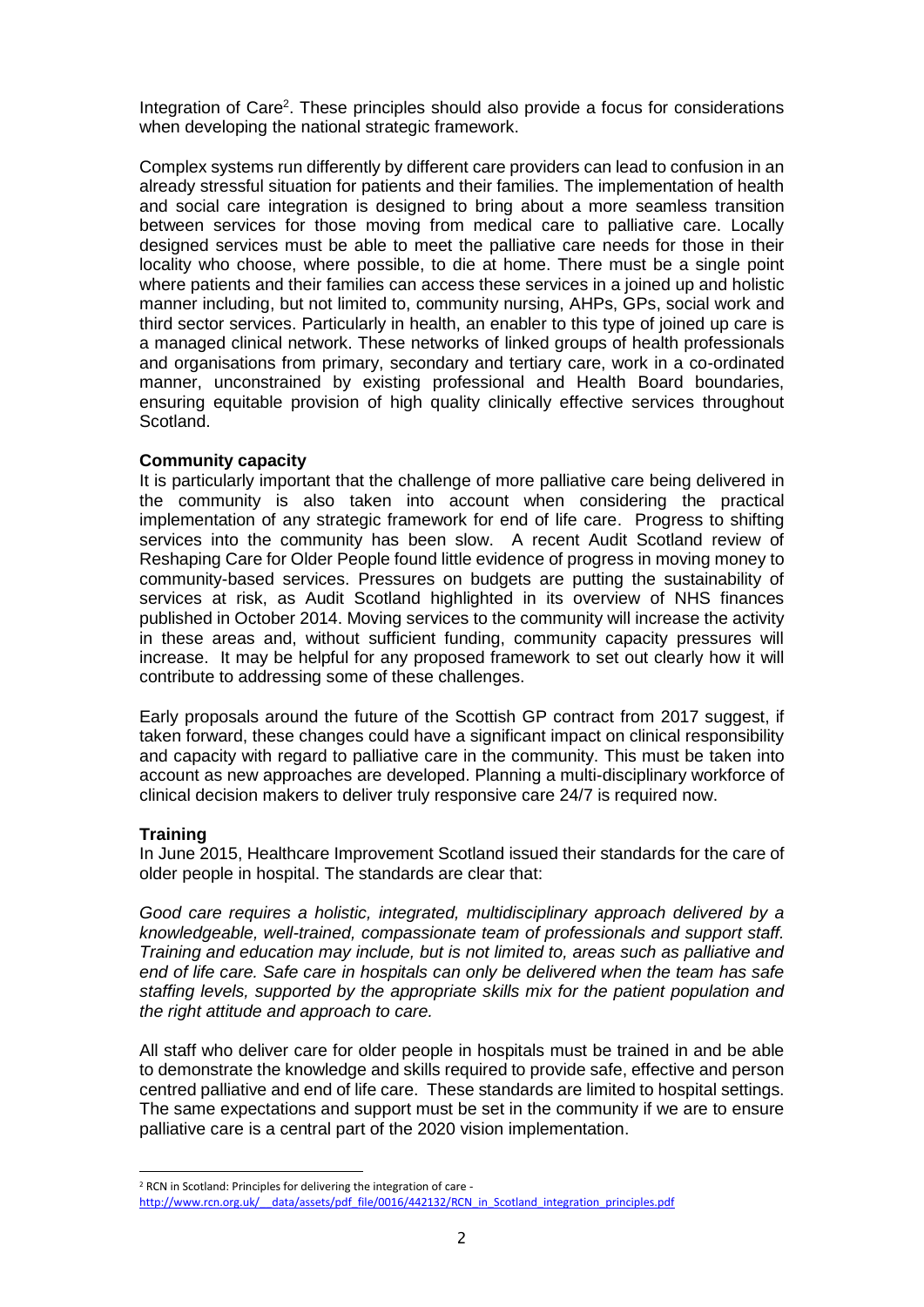The RCN has been developing two resources<sup>3</sup> to support staff in providing good end of life care, one with a particular focus on the sensitive issues relating to nutrition and hydration, and the other on the wider issues of end of life care. Both resources are applicable in end of life care across the UK and have been informed by a review commissioned by the RCN and by the results of an RCN survey on end of life care. We hope these resources will inform the elements required in any proposed framework which will provide guidance for staff.

### **Seven day services**

Patients should not have to wait for a weekday to have specialist palliative care assessments carried out. Ensuring that people have timely access to high quality, person-centred, safe and effective palliative care when they need it, regardless of the day of the week, requires a whole system approach. This means focusing on community services, as well as hospital services, and looking at multi-professional models of care that maximise the potential of different professions to meet the needs of patients and improve patient outcomes out with core Monday to Friday services. The proposed framework must ensure that people entering the last stages of life do not experience a poorer service out of hours. The outputs of the out of hours primary care review and the 7 day task force must clearly reflect a commitment to improved palliative care, though they are likely to report before the Scottish Government framework is complete. Influencing of these is required now. The RCN is leading work for the primary care group on models of out of hours care for people requiring palliative care.

#### **Care home sector**

In the future the care home sector will also need to adapt to better care for an ageing population with more complex needs including palliative care. The RCN, along with other key stakeholders, joined with the Scottish Government and COSLA to form the Taskforce for the Future of Residential Care in Scotland<sup>4</sup>. Its recent report makes a series of recommendations including:

- *Expansion of the residential sector in three directions: development and expansion of the extra-care housing sector; a focus on rehabilitation and prevention; smaller more specialised residential sector focused on delivering 24 hour care for people with substantial needs.*
- *Person-centred services and development of new accommodation that is more tailored to care needs of residents/tenants.*
- *Better partnership working with volunteering and carers' roles to support people that live in care homes.*
- *For staff working in care homes, In addition to possessing the core qualifications to practice, there are a wide range of training and development requirements needed in a care home setting. Depending on the role, this can include skills and knowledge e.g. administration of medications, falls prevention, nutrition, anticipatory care planning, tissue viability, moving & handling, health & safety.*

It would also be beneficial for any proposed strategic framework to express how it would practically be implemented in this new landscape for the care home sector.

# **Public perception and understanding**

 $\overline{a}$ 

<sup>&</sup>lt;sup>3</sup> Getting it right every time. Fundamentals of nursing care at the end of life

[http://www.rcn.org.uk/\\_\\_data/assets/pdf\\_file/0011/629858/End-of-Life\\_RCN.pdf](http://www.rcn.org.uk/__data/assets/pdf_file/0011/629858/End-of-Life_RCN.pdf)

<sup>4</sup> Residential Care Taskforce Report - <http://www.gov.scot/Resource/0044/00444581.pdf>